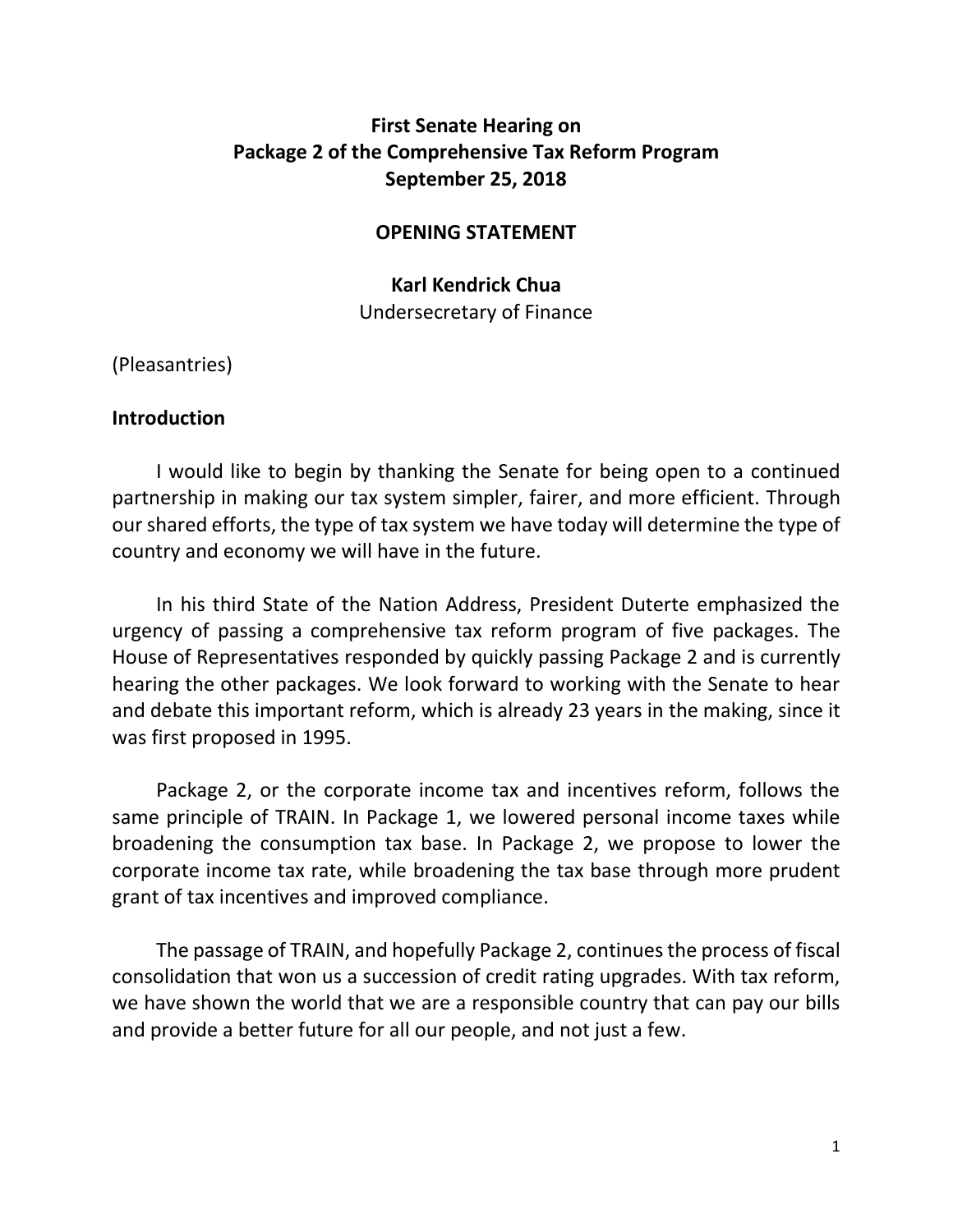#### **TRAIN and inflation**

In recent months, TRAIN has been unfairly blamed for the elevated inflation rate we are currently experiencing. Estimates show that TRAIN contributes only 0.4 to 0.7 percentage points to the 6.4 percent inflation in August. That means that for every 100 pesos in additional spending, TRAIN only accounts for 6 to 9 pesos.

This is hard to believe if we do not face the facts. For instance, of the 12-peso per liter increase in diesel price, only 2.8 pesos is due to the excise tax, or some 25 percent. The bigger part or 75 percent is due to the rapid increase in the price of imported fuel—a situation that defied the forecasts of all institutions. [This means that for every 100 pesos in additional spending, higher imported oil price accounts for 18 to 27 pesos, as opposed to 6 to 9 pesos for TRAIN.] Thus, we should not conclude that TRAIN alone caused the higher inflation.

Moreover, we encountered major shortages in rice, vegetables, fish, meat, and sugar, some attributable to supply mismanagement. These food items contributed 2.4 percentage points to August inflation or some 38 pesos for every 100 pesos in additional spending in August.

Furthermore, among TRAIN's largest relative price impacts are excise taxes on tobacco and sweetened beverages. For these products, the tax rate is intentionally punitive to improve the health of Filipinos. On tobacco, 80 percent of the increase in cigarette prices is not due to TRAIN but better tax compliance. In other words, inflation would be lower if rampant tax evasion continued.

Finally, robust domestic demand, driven by some 33 billion pesos monthly that we return to the people, such as the lower personal income tax, is contributing to inflation in the short-term given supply constraints.

So why are we saying all these? We believe it is important to emphasize correct attribution of causes because we are interested in effective solutions, and we cannot find these solutions if we look in the wrong places. We also need to understand the issue of inflation better lest it cloud our judgement of the merits of Package 2.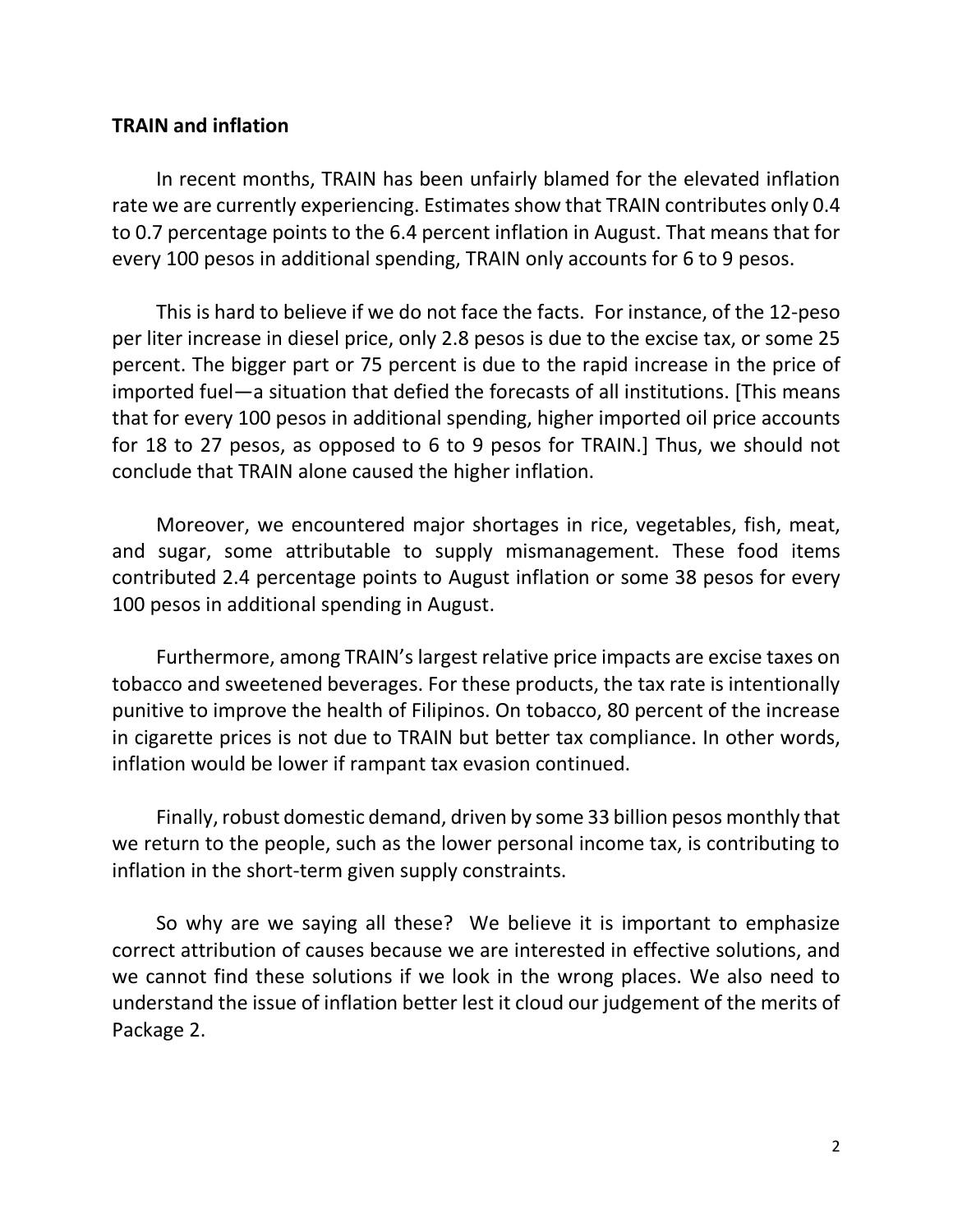To cushion the impact of food inflation, Administrative Order 13 was issued on September 21, 2018 to remove non-tariff barriers and streamline administrative procedures on the importation of agricultural products. We also eagerly await the passage of the rice tariffication bill that is now in the Senate plenary to help bring down rice prices.

The measures in agriculture are in addition to the Unconditional Cash Transfer and *Pantawid Pasada* programs, which are funded by TRAIN to address TRAINinduced inflation. In 2019, further targeted subsidies are proposed to help the poor cope with elevated prices. Over the medium-term, improved infrastructure and social services will boost productivity and real income, and not reliance on more incentives, subsidies, exemptions, and freebies.

#### **Package 2**

Concerns around inflation are understandably affecting the public's appreciation of Package 2. Another concern is the fear of investment and job losses, as well as business uncertainties. Some are valid concerns but others have little basis or are politicized. Please allow me to objectively explain the merits of the proposed reform.

Contrary to what some may think, Package 2 is pro-investment and proincentive. The main difference going forward is that the grant of incentives will be fairer and more accountable.

The first incentive that we will give is lower corporate income taxes for all, especially to the hundreds of thousands of micro, small, and medium corporates. But we will do this gradually and prudently so that we can fund our current priorities that these firms also need, such as infrastructure and a skilled and healthy workforce.

The approved House bill calls for reducing the corporate income tax rate from 30 to 20 percent over 10 years. With lower tax rates, such a proposal is hardly inflationary while creating millions of jobs as firms expand with more money at their disposal.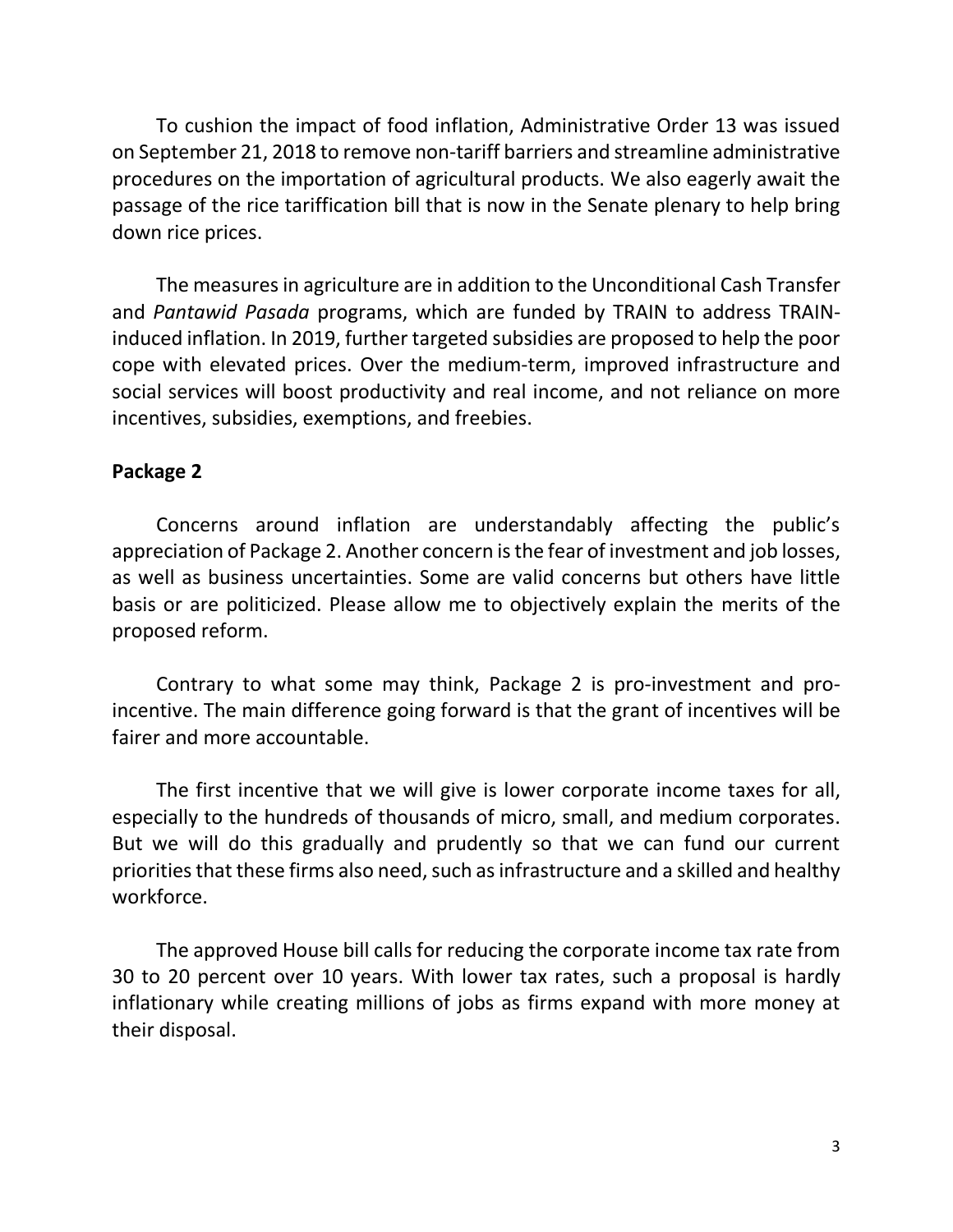Moreover, we will continue to support priority activities with tax incentives that are performance-based, targeted, timebound, and transparent. These analogies and illustrations might help to understand these principles better.

First, when we receive a scholarship to study, it is given not forever and not without conditions. We must pass the course and get a good grade. If we don't then we lose the scholarship. This is what performance-based means. We propose that firms that enjoy incentives must be bound by a contract on job creation or export targets, for instance.

Second, although we want to help as many sectors as possible—and this is what we currently do with some 336 special laws that grant incentives—we cannot and should not because we cannot afford to give incentives left and right without a commensurate increase in the tax base. Not to mention that this is a chaos of priorities that demands harmony. That is why we have to choose which sectors really matter for the future. This is what targeted means. We propose that all sectors that satisfy the criteria set forth in the Strategic Investment Priority Plan or SIPP be granted competitive incentives.

Third, when we give allowance to our children, it ends when they become adults. We do not give allowances when they have aged and earning their own money. This is what time bound means. We propose that all approved projects be given incentives for 5 to 7 years and after this period they are free to apply again if they innovate. When we give incentives so generously and without limits, this practice erodes both accountability and performance.

Fourth, when we give an incentive to one group, another group pays for it in the form of higher taxes. The one that shoulders the incentives has the right to know who is benefiting from his hard-earned money. This is what transparent means. We propose that the names of firms receiving incentives be made public, including the amount of their incentives and their contributions to society.

The first important step towards a fairer and more accountable tax incentives system was taken by the previous Congress and Administration when they enacted the Tax Incentives Management and Transparency Act (TIMTA) in 2015, which allowed us to verify the scale of the problem. In 2015 alone, we gave away a total of 301 billion pesos-worth of incentives. The preliminary 2016 figure shows a 71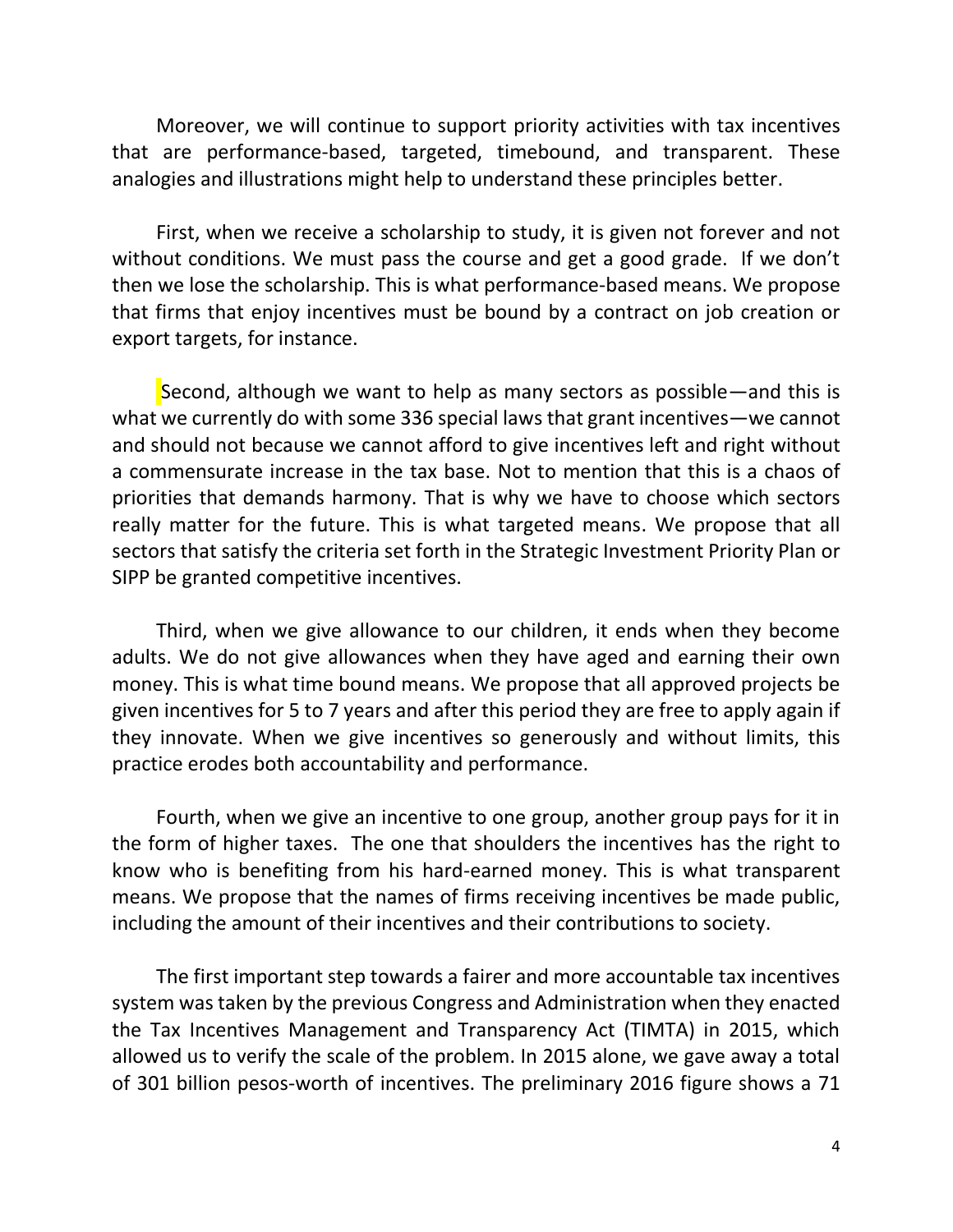percent increase in income and customs duties incentives alone (from 104.4 to 178.6 billion pesos).

To complement the TIMTA reform, we propose to strengthen further the policy environment surrounding the grant of incentives by:

- 1. Improving governance through an amended TIMTA law and an expanded Fiscal Incentives Review Board or FIRB to ensure more transparency and accountability in the grant of tax incentives.
- 2. Harmonizing the incentives regime so that we only have one basis for granting incentives through the SIPP based on a rigorous evaluation process that conforms to national priorities. For this to happen, we need to first repeal all 136 special laws on investment incentives and consolidate the valid ones in the SIPP.
- 3. Enhancing the competitiveness of our tax incentives package to include a combination of income tax exemptions, reduced net income tax rate, and several additional deductions, such as those on labor, training, R&D, infrastructure, and domestic content, so that we can directly incentivize job creation, purchase of local parts, and investment in long-term infrastructure.

# **Cost benefit analysis**

Tax incentives are a social investment. This means that every peso given up as an incentive must benefit society in the form of better jobs, faster innovation, and countryside development. Some of the incentives granted, however, were entirely unnecessary given the inherent attractiveness of our market size, our natural and human capital advantages, and our freshly gained competitiveness.

Our cost benefit analysis shows that around half of registered enterprises deserved the incentives they received, while others did not as they would be profitable anyway even without the incentives, as evidenced by the large dividends paid out to shareholders.

It is important to note that incentives are not the only factor that drive investments. President Duterte's policy to attract foreign investments, which he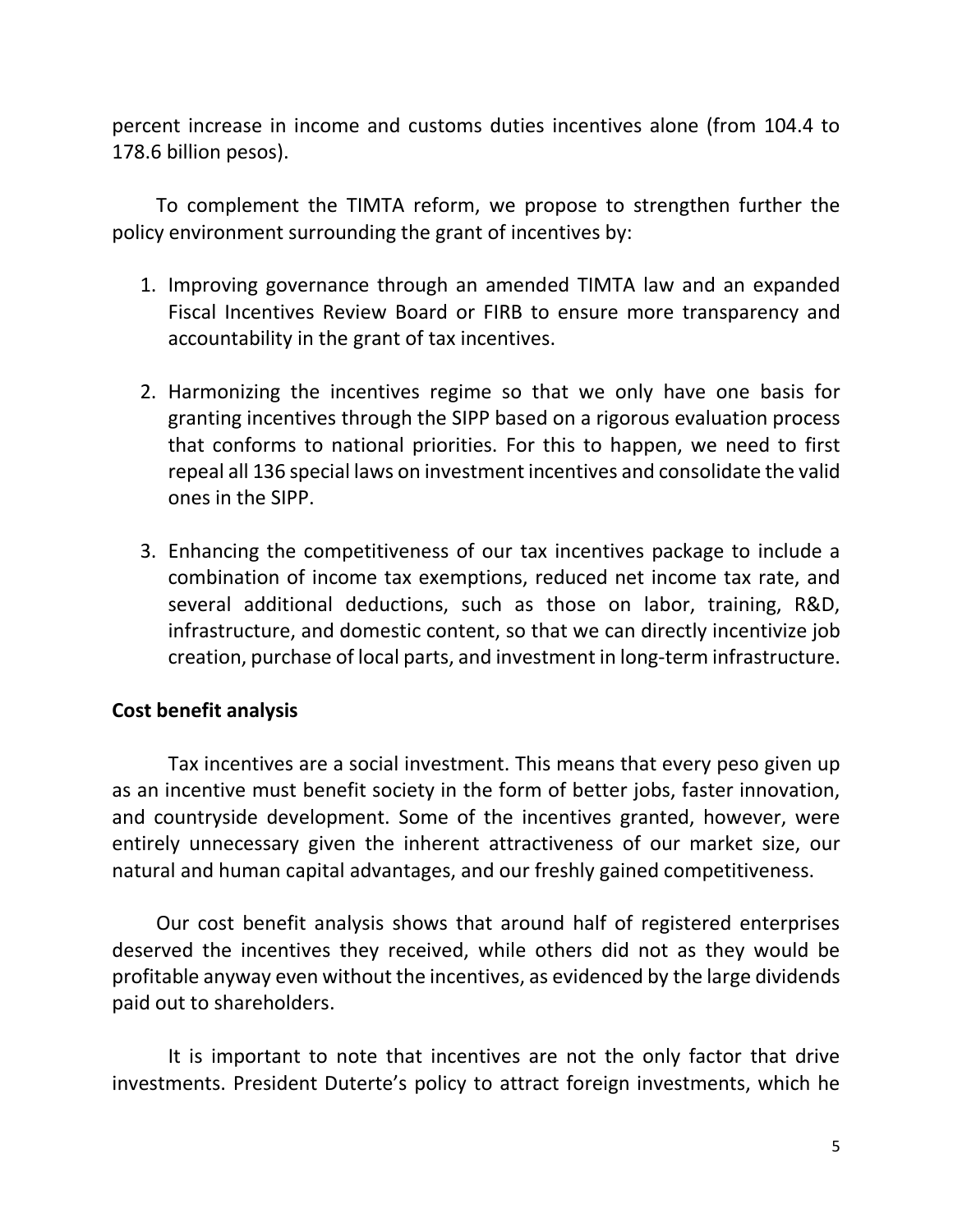spelled out in a speech before Singaporean investors is to first, provide a safe place for businesses by maintaining peace and order, second, wipe out corruption, and third, eliminate red-tape in the bureaucracy, to which the recently enacted Ease of Doing Business Law is a welcome development.

## **Abuse of the tax incentives system**

While the debates around Package 2 have largely centered around incentives, one dire consequence of our present incentive regime is the possible rampant abuse of transfer pricing and spread of harmful tax practices.

The Harvard Kennedy School course on Comparative Tax Policy and Administration lists the top 10 abuses of tax incentive regimes as follows (of which the first 4 are common in the Philippines):

- 1. Export zones leakages into domestic economy.
- 2. Regional investment incentives and enterprise zones diverting activities to outside the region or zone.
- 3. Transfer pricing schemes with related entities (through sales, services, loans, royalties, and management contracts).
- 4. Disguising or burying non-qualifying activities into qualifying activities.
- 5. Domestic firms restructure as foreign investors.
- 6. Existing firms transform into new entities to qualify for incentives.
- 7. Churning or fictitious investments (lack of recapture rules).
- 8. Schemes to accelerate income (or defer deductions) at the end of a tax holiday period.
- 9. Overvaluation of assets for depreciation, tax credit, or other purposes.
- 10.Employment and training credits fictitious employees and phony training programs.

Some of these abuses we can control or enforce better, but no amount of enforcement will be adequate if our current system is prone to these abuses. These abuses are estimated to cost the government some 43 billion pesos in 2015 alone, on top of the 301 billion pesos in tax incentives that we grant, or a total of 344 billion pesos.

#### **Conclusion**